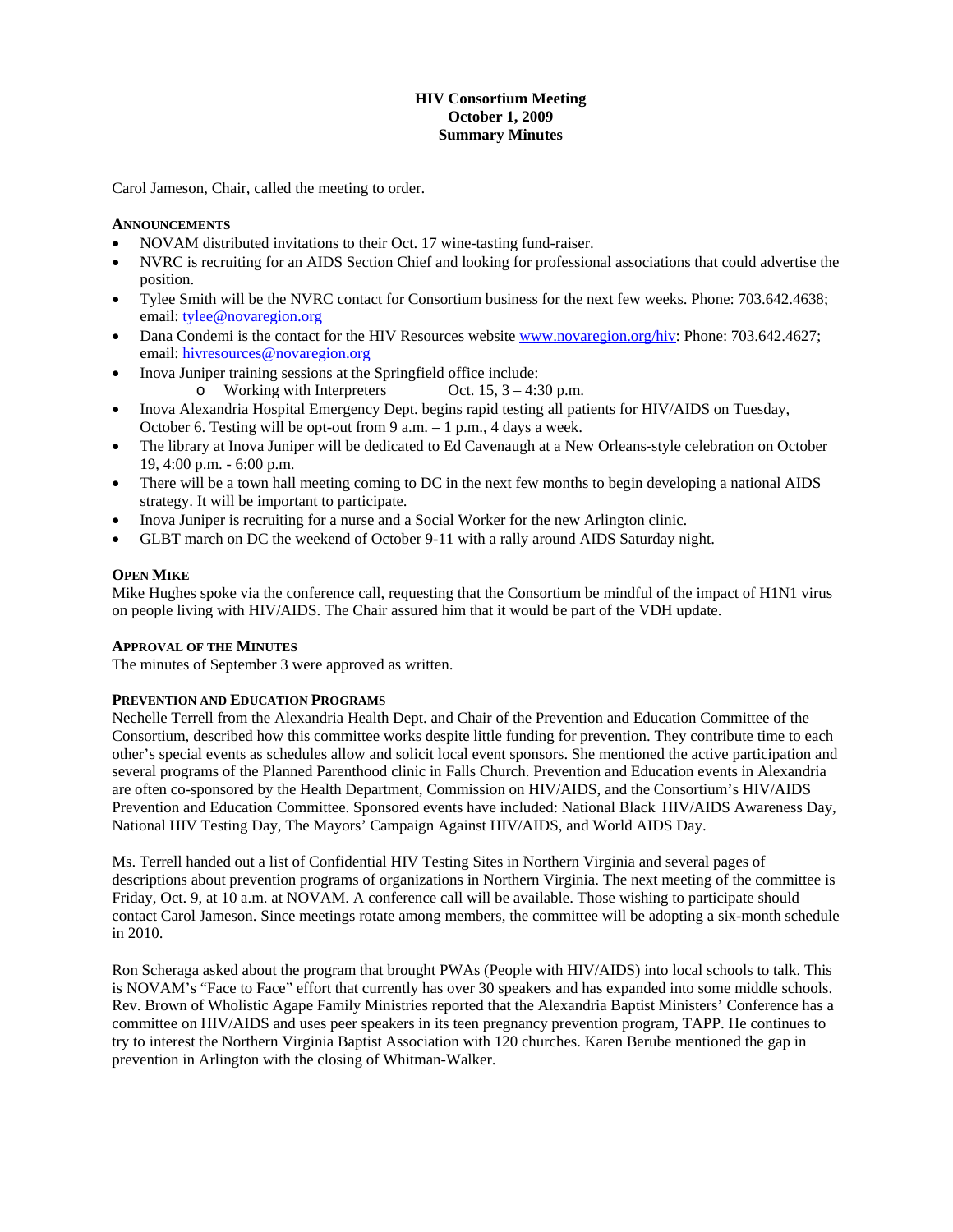# **VENDOR PROFILES:**

# *ARE (AIDS Response Effort)*

John Nagley, Executive Director, described the growing services of A.R.E. in Winchester [\(www.aidsresponseeffort.org\)](www.aidsresponseeffort.org). They receive Ryan White Part A funding from this consortium for services in Clarke & Warren Counties, part of the Washington, DC, metropolitan area. They also receive some grants for prevention work directly from the Virginia Dept. of Health and Part B funding through the Northwestern Virginia Consortium administered through James Madison University. Overall they serve Winchester, and the Counties of Frederick, Clarke, Warren, Shenandoah, and a portion of Page. They attribute their caseload growth from 30 clients to about 95 to very actively reaching out to medical providers and other groups to collaborate on AIDS services. They urge connection to their case managers and PWA support groups and try to bring PWAs back into care. They are currently trying to expand the pool of medical providers by seeking general practitioners who are interested in receiving training to provide HIV/AIDS treatment.

Questions were raised about services to minorities. Collaboration with black churches is slow. Hispanics are the fastest growing client segment with many migrant workers.

## **PLANNING COUNCIL REPORT**

- David Hoover reported that DC HAA (Dept. of Health, HIV/AIDS Administration) will be changing their name to the HIV/AIDS, Hepatitis, STD & TB Administration (HAHSTA).
- The recent client satisfaction survey of 1,000 clients rated HAA and its administrative agents. Twenty-eight percent of respondents were from Northern Virginia, thanks to the efforts of client advocates encouraging participation. Detailed results will be released as soon, but the results were generally positive.
- David Hoover also reported that Congress is taking action to continue funding Ryan White services as the program was set to expire Sept. 30, 2009. A continuing resolution, passed by both the House and the Senate, authorizes level funding for the month of October. The Senate Health, Education, Labor, and Pensions Committee has passed an authorization for a four-year extension of Ryan White incorporating many of the recommendations of a broad-based national group of AIDS Service Providers. No action has been taken in the House.
- The Planning Council awarded \$300,000 in carryover funding to the District of Columbia as they lost the greatest amount of Ryan White funding under the current year's allocation formula. Michelle Simmons argued that there didn't seem to be sufficient opportunity for discussion on this as the only use of the carryover award. She felt faulty logic was at work to suggest a jurisdiction where the number of cases decreased needed more money. She encouraged Planning Council members to advocate strongly for funding for Virginia. Planning Council members reminded the Consortium that they work on behalf of the entire region. The Consortium did not appear to have a consensus opinion on this topic.

## **COMMITTEE REPORTS**

## *Primary Care Committee*

Debbie Bowers handed out the new CDC (U.S. Centers for Disease Control and Prevention) fact sheet for H1N1 and HIV/AIDS. Current plans for H1N1 and seasonal flu are for priority groups, including PWAs, to receive H1N1 vaccine in October. By November there should be enough for anyone who wants it. There will not be any charge for the H1N1 vaccine at public clinics and no citizenship requirement. It is generally OK to get a pneumonia vaccination at the same time. Susan Carr, Virginia Dept. of Health, added that PWAs are advised NOT to use the live virus nasal vaccine.

The Committee will meet again this month and will be looking into allocation of Ryan White funds for health insurance co-payments and possible ways improving the rate of returns by clients for TB test readings. Contact Debbie Bowers for details.

## *Case Management & Support Services*

Jane Beddoe reported that Rosalyn Courser, the co-chair, has resigned from Inova Juniper and they are looking for a new Co-Chair. The September 15th Conference was very successful. Evaluations will be shared after the Committee meets October 13.